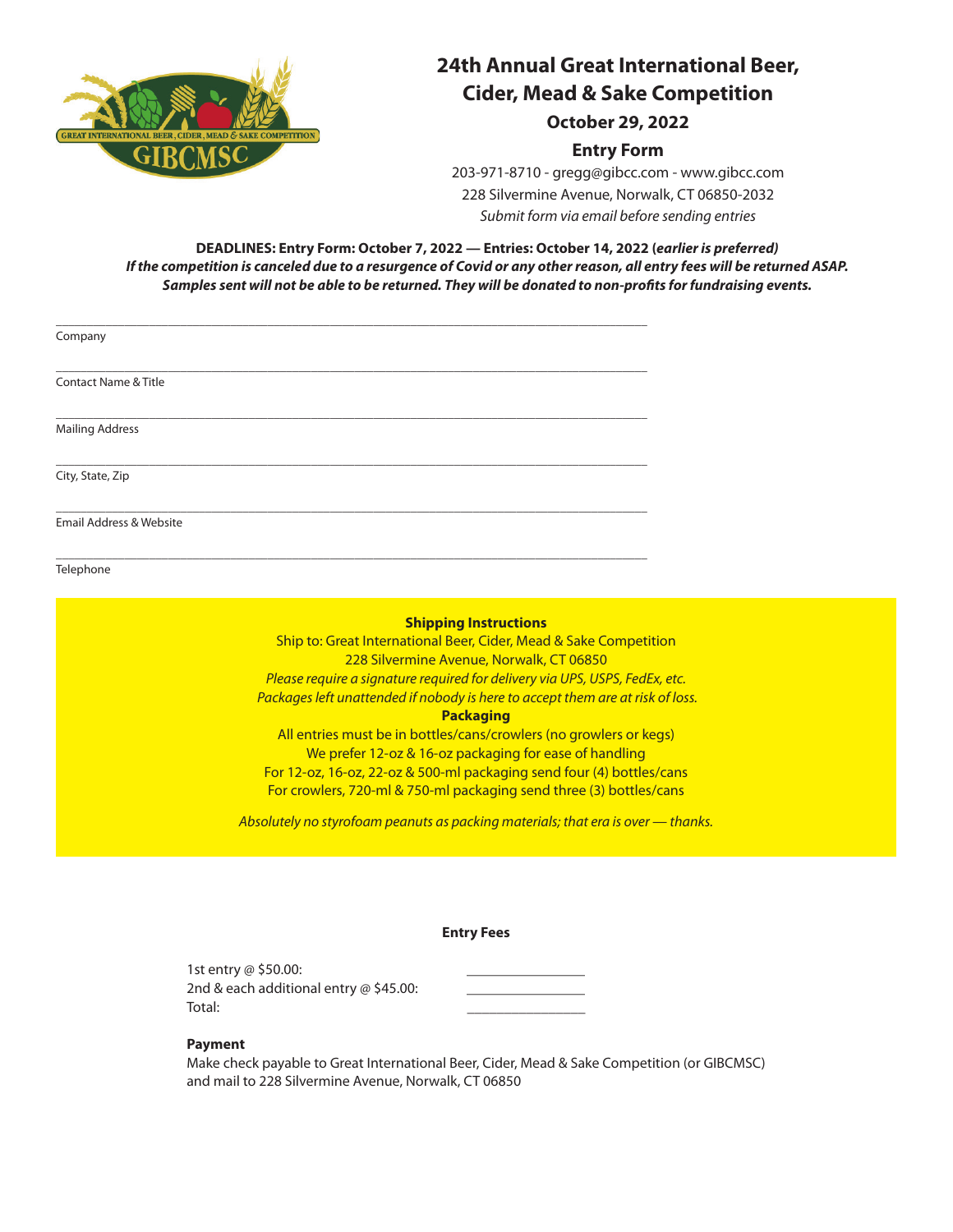

# **24th Annual Great International Beer, Cider, Mead & Sake Competition**

### **Entry Form**

203-971-8710 - gregg@gibcc.com - www.gibcc.com

228 Silvermine Avenue, Norwalk, CT 06850-2032 *Submit form via email before sending entries*

| Add ingredients for entries with fruits or spices.<br>Ciders judged on Level of Sweetness: 1 (low) - 5 (high);<br>Level of CO2: 1 (still) - 3 (high); All-Apple or Concentrate - Please add this info. |  |  |  |  |  |
|--------------------------------------------------------------------------------------------------------------------------------------------------------------------------------------------------------|--|--|--|--|--|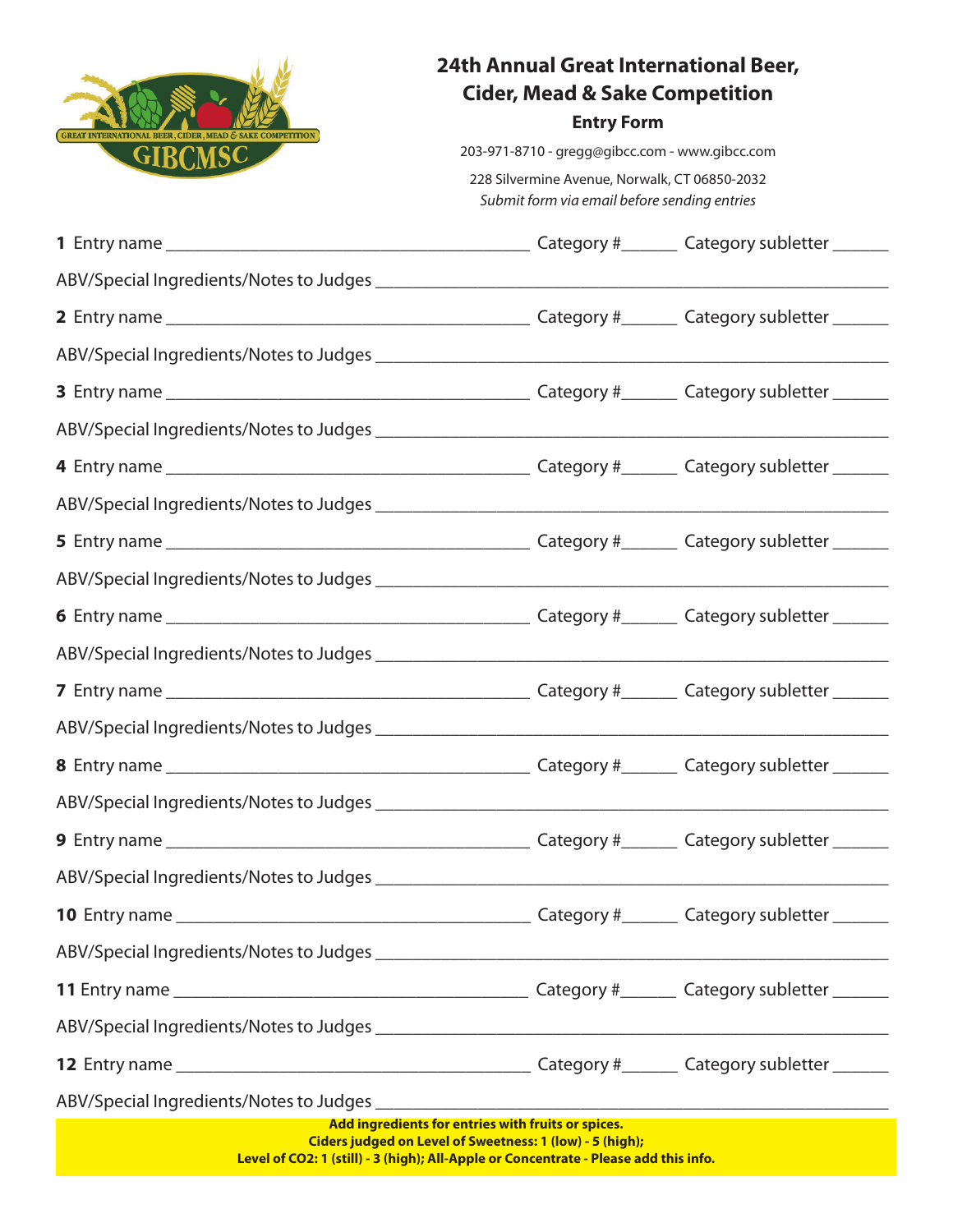

# **24th Annual Great International Beer, Cider, Mead & Sake Competition**

# **Entry Form**

203-971-8710 - gregg@gibcc.com - www.gibcc.com

228 Silvermine Avenue, Norwalk, CT 06850-2032 *Submit form via email before sending entries*

| ABV/Special Ingredients/Notes to Judges experience and the set of the set of the set of the set of the set of the set of the set of the set of the set of the set of the set of the set of the set of the set of the set of th |  |  |  |  |  |
|--------------------------------------------------------------------------------------------------------------------------------------------------------------------------------------------------------------------------------|--|--|--|--|--|
|                                                                                                                                                                                                                                |  |  |  |  |  |
|                                                                                                                                                                                                                                |  |  |  |  |  |
|                                                                                                                                                                                                                                |  |  |  |  |  |
|                                                                                                                                                                                                                                |  |  |  |  |  |
| Add ingredients for entries with fruits or spices.<br>Ciders judged on Level of Sweetness: 1 (low) - 5 (high);<br>Level of CO2: 1 (still) - 3 (high); All-Apple or Concentrate - Please add this info.                         |  |  |  |  |  |

*If entering more than 24 entries, please copy this page*